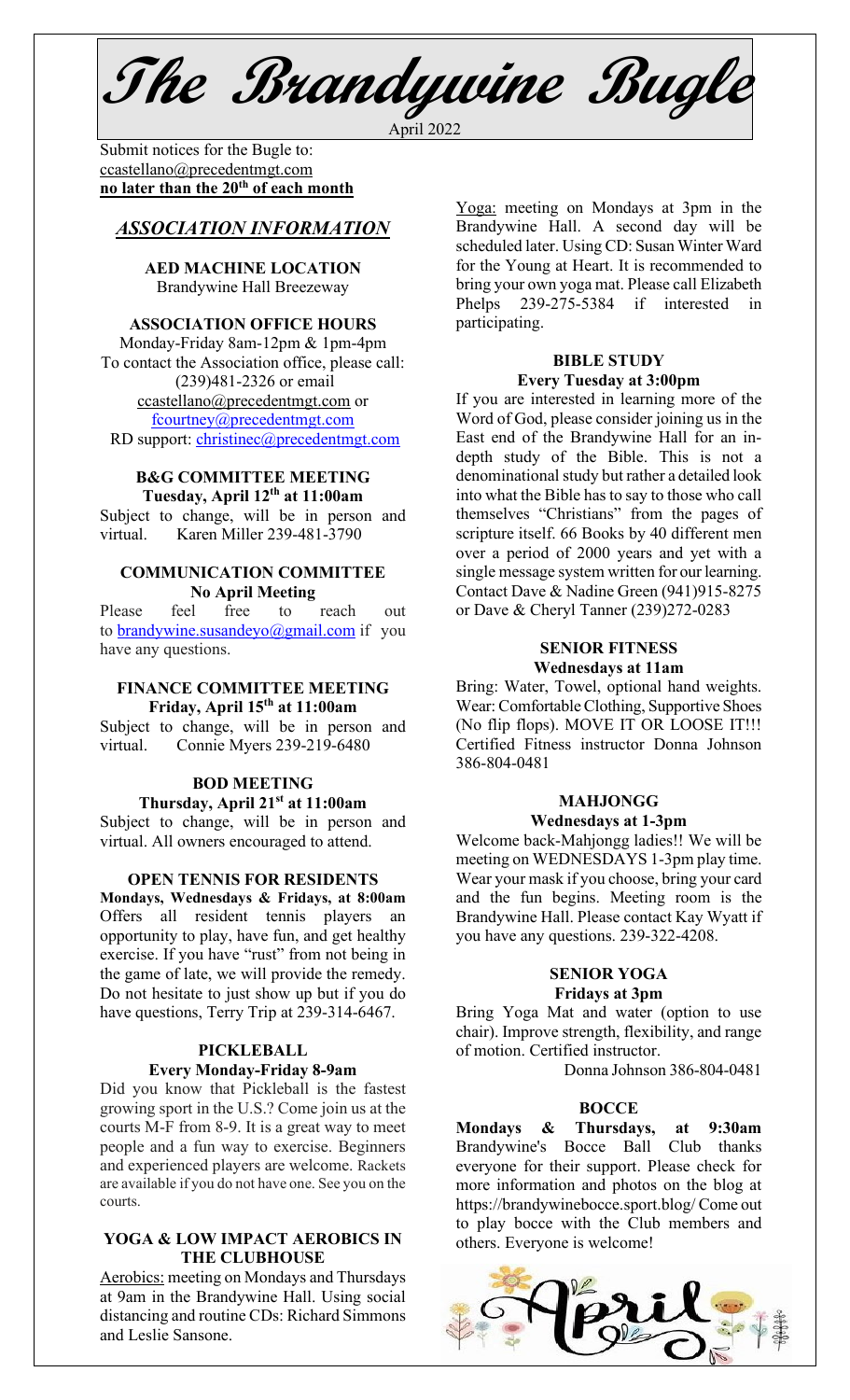## **SENIOR YOGA- date cancellation Friday, April 1st**

There will be no Senior Yoga on April 1<sup>st</sup> due to the Brandywine Hall being used for the Fashion show. Class will resume on Wednesday, April 6<sup>th</sup>!

# **SPRING FASHION SHOW Friday, April 1st at 11:00am**

Join us in the Brandywine Hall for this year's Spring Fashion Show! Tickets cost \$20, arrive at 11am to mingle and purchase Chinese Auctions tickets. Please bring a canned good for donation at the door. Lunch will be served at Noon with the Fashion Show directly after. Come dressed in your spring attire! Sign up is Monday, March  $21^{st}$  &  $28^{th}$  from 1-3pm in the Brandywine Hall. Questions? Call Kay Wyatt 322-4208.

# **WOMEN'S ASSOCIATION Saturday, April 2nd at 9:00am**

Women's Assoc will be meeting in the Brandywine Hall. We would like to give a big thank you to everyone who attended and made the St. Patrick's Party a success! Call Karen Miller 239-481-3790 if you have any questions.

## **ACTIVITIES MEETING Monday, April 4th at 11am**

Please join us to keep Activities vital to our community spirit. Brandywine events need volunteers to make sure we continue to move forward in hosting events that all residents can participate in and enjoy.

# **SPRING FLING Monday, April 4th at 6:30pm**

Brandywine Bocce Club presents our Spring Fling Dance! Motown-Disco-Pop-70's, 80's &90's-Country-Rock & Roll-Blues & Today's Hits, performed by Jimmy O & Rhonda Lee. Be prepared for a very entertaining evening on Monday April 4th in Brandywine Hall. Doors open at 5:30 PM, Live Entertainment from 6:30 to 9:30, BYOB and snacks for your table. Cost is \$15 per person.

## **BINGO**

# **Wednesday, April 6th & 20th at 7pm**

Bingo is back with paper bingo cards. Bring your own dauber or purchase one for \$2. March's Big Winners: On 3/02/22 we had 84 Bingo players and played an extra regular game as part of the Letter X/ Jackpot game; Regular Bingo: Bernie Allain and Bernadine Hodge split \$80. Letter X: Becky Duffy & Leslie Sills split \$250. Cover All: Becky Moss \$250. We had a great crowd on  $3/16/22$ ; Regular Bingo: Audrey Ture \$60. Letter X: Pat Sullivan \$250. Cover All: Jack Hatfield \$250. It is asked of Bingo players to please bring in the exact amount for their cards- it makes the job of the money takers so much easier; we had a turnout of 65 people.

# **SINGLES' CLUB Thursday, April 7th at 6:00pm**

Our March trip was spent in the charming, little town of Matlacha. If you blink, you will miss it; but there is a lot packed into this fishing village. Restaurants, art galleries, a variety of tourist shops, i.e., something for everyone. The town is a post card; multicolored houses, scenic streets, winding canals, and mangroves, had me drinking it all in. The fish were jumping, and the living was easy. We went to the Blue Dog for lunch, which was delicious. Please bring your new ideas researched prior to our meeting. Also, bring calendars/planners to avoid scheduling conflicts. Our meeting takes place poolside, weather permitting. If not, we'll meet at 1246 Hazeltine Dr., where you will need to BYO chair & refreshment. Dianne Truslow

# **MEN'S CLUB Saturday, April 9th at 9:00am**

This is an open invitation to all Brandywine Men to enjoy good fellowship and a hearty breakfast at the MyerLee Country Club. If you have never attended a breakfast, now is the time to meet your neighbors. Please call Paul Thompson for reservations, (508) 345-1032/ [ptflyers@msn.com](mailto:ptflyers@msn.com).

#### **POOLSIDE ICE CREAM SOCIAL DAY Sunday, April 10th at 2pm**

Let's meet on Sunday, 4/10/2022, from 2 to 4 pm to enjoy the newly resurfaced pool deck and a 2 scoop Ice Cream Sunday or Root Beer Float, \$5 each. Sign up on Monday 4/4/22 from 1 to 3 pm in the Brandywine Hall. Contact Donna Johnson 386.804.0481 if you have any questions.

# **BOOK CLUB Tuesday, April 12th at 10am**

Come to the tennis clubhouse to share your reading experiences. Fully vaccinated readers may forego a mask, all others should continue to mask for their own safety. We will attempt to socially distance in the space as attendance allows. Nancy O'Keeffe 466-0476

### **GREETING CARD MAKING Wednesday, April 13th at 10am**

Card Making will be held in the craft room. All materials are available so just come and create or copy sample greeting cards. Make as many as time allows. If you have questions, contact Chanda at 239-703-7644. Hope to see you there.

# **CHAIR VOLLEYBALL Wednesday, April 13th & 27th at 7pm**

Join us in the Brandywine Hall and bring a neighbor! If you have any questions, please call Trip Weaver at 813-240-6460 or Nancy Weaver at 813-380-1500.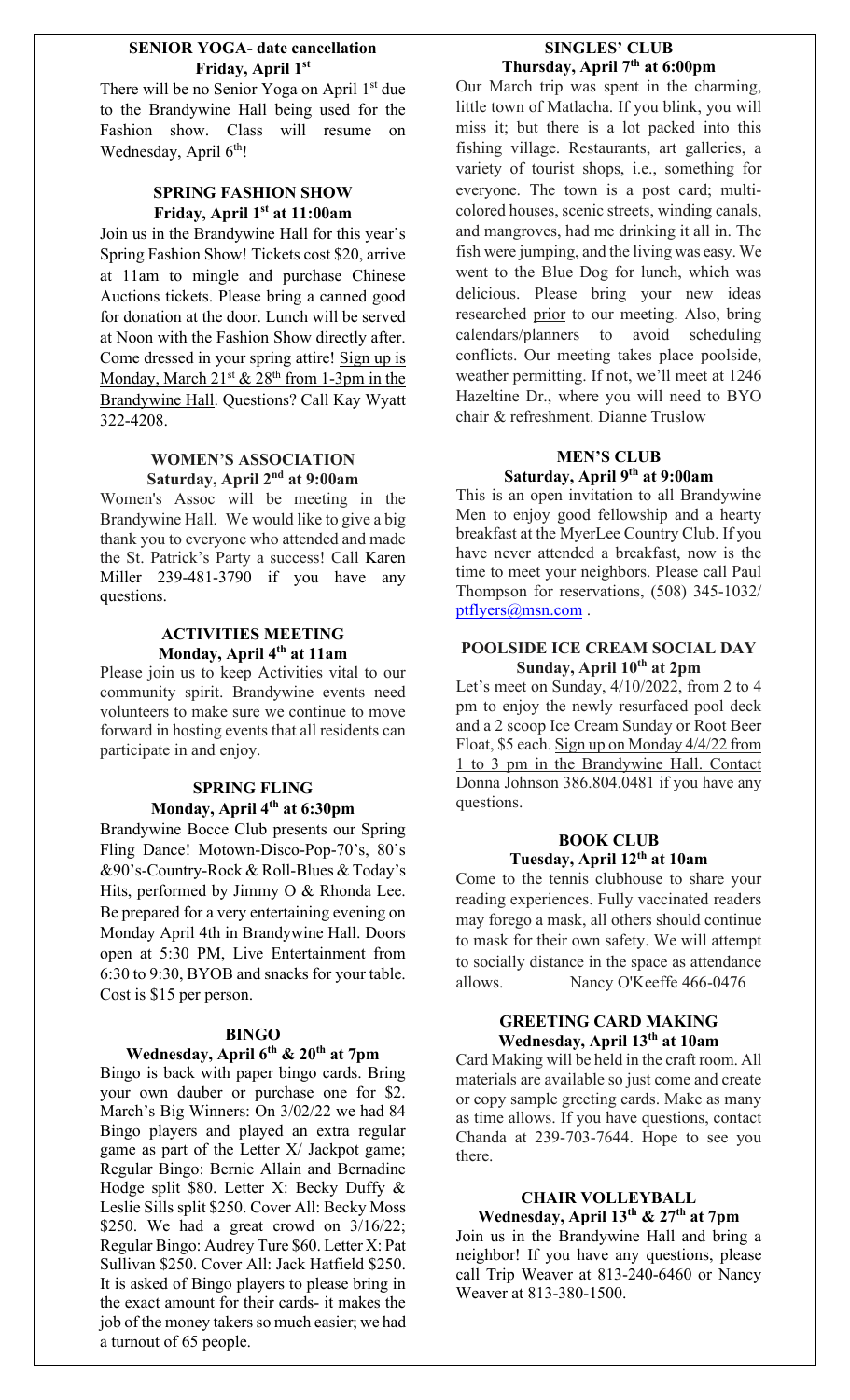### **THIRSTY THURSDAY Thursday, April 14th 4:30pm**

Thirsty Thursday is coming back at the Pool area and Clubhouse. Double Dee's Munchies will be back. No need to cook dinner. Several dining options: poolside, inside the clubhouse or takeout.

#### **COVERED DISH EVENT Saturday, April 23rd at 5:30 pm**

Join us in the Brandywine Hall. Bring your favorite dish that serves 8 to 10 and your Adult Beverage, (Water and Coffee Provided). Please Notify Donna Johnson by email, phone, or text Donnaj500@yahoo.com, 386-804-0481with what you will be bringing: Appetizer, Main Dish, Salad/Vegetable, or Dessert by April 20<sup>th</sup>. There will be no sign up.

## **101st BIRTHDAY CELEBRATION FOR ARLENE ZIMMERMAN**

On Thursday, April 28th, 2022, Arlene Zimmerman (Robert's Mother) is turning 101. Please join us at the pool, at 3:00pm, to wish Arlene a Happy Birthday and enjoy some Birthday Cake. Robert will bring a jumbo card that everyone can sign. No gifts please. Robert Zimmerman

# **LOOKING AHEAD:**

#### **KENTUCKY DERBY PARTY Saturday, May 7th at 5:30pm**

Our Brandywine horse races will begin again after the DERBY. 1st Brandywine horse race begins at 5:45. 6pm, sandwiches are distributed & guests eat while watching the DERBY on TV. Dessert will be served. Tickets for 50/50 raffle also will be sold. LADIES: A DERBY HAT CONTEST WILL OCCUR, SO DECORATE YOUR HAT FOR THE HAT CONTEST. Sign up will be Monday, April 25<sup>th</sup>  $1:00-3:00$  the cost is \$15.00/person. Join in the fun of this great party, bring your money for placing your bets on your favorite horse for each race. Total # of races will be 6. Contact Kay Wyatt @ 239-322-4208 for more info.

**NEEDED:** Artificial flowers, buttons, bows, or scrap fabric to be used to decorate hats for the **'Kentucky Derby Party'** May 7th. Please drop-off items to the craft room and plan to come decorate YOUR hat on May 4th. Stay tuned for further details. Call Chanda if questions 239-703-7644.

# **THIRSTY THURSDAY/ FOOD TRUCK SCHEDULE 2022**

No reason to cook. Please put the following dates on your schedule:

| May 12  | Currie's Barbecue   |
|---------|---------------------|
| June 9  | Munchies Smokehouse |
| July 14 | <b>Hungry Pony</b>  |

**NEW RESIDENTS No new residents in March**

# **IN MEMORIAM**

We lost cherished Brandywine residents:

Jim McCarrens

Roger Rummel Memorial Mass held on April 8<sup>th</sup> at 10:30am Hope Presbyterian Church Plantation Rd.

# **MEMORIAL DAY VOLUNTEERS NEEDED**

Planning group to make **'Memorial Day'** special for our veterans this year...Monday May 30, 2022. Contact Donna Johnson 386-804-0481 if interested in planning and able to volunteer. Please come to Activities meeting April 4th.

# **AED/CPR CLASS INTEREST**

Any Brandywine Residents interested in taking an AED/ CPR Class with the Fire Department please contact Audrey Murphy 747-871-9667 or email: jamuff@aol.com A date will be requested when there are enough to fill class.

# **THANK YOU FOR YOUR BLOOD DRIVE DONATIONS**

Thank you to all who donated blood on March 3<sup>rd</sup>. Fourteen units were collected, and these are expected to be used by forty-two patients during a severe blood shortage.

### **LIBRARY VOLUNTEERS NEEDED**

Volunteers wanted for the Brandywine Library. Each volunteer is required to work at least 2 hours per week to log in books, keep the library well organized and clean, etc. Training will be provided. Please send an email to Phyllis Cipolloni at  $cip11@a0l.com$  (11 = the number). Leave your full name, address, and phone number so I can reach you. Can't wait to meet people who love this library like I do and want to keep it looking great.

## **EASY WAYS TO GIVE BACK TO THE COMMUNITY**

New and expired coupons can be placed in the plastic pouch located on the bulletin board found in the back of Brandywine Hall. It helps greatly if you would take the time to clip the coupons before bringing them to the hall. When the pouch is full, we will take them to Health Park where the Red Cross picks them up to be distributed to our armed forces. It's a small way we can say thank you to the people who are serving our country proudly.

## **PULL TABS UPDATE**

Pull tabs are no longer needed as the Ronald McDonald House has ended the collection and does not expect for it to be resumed.